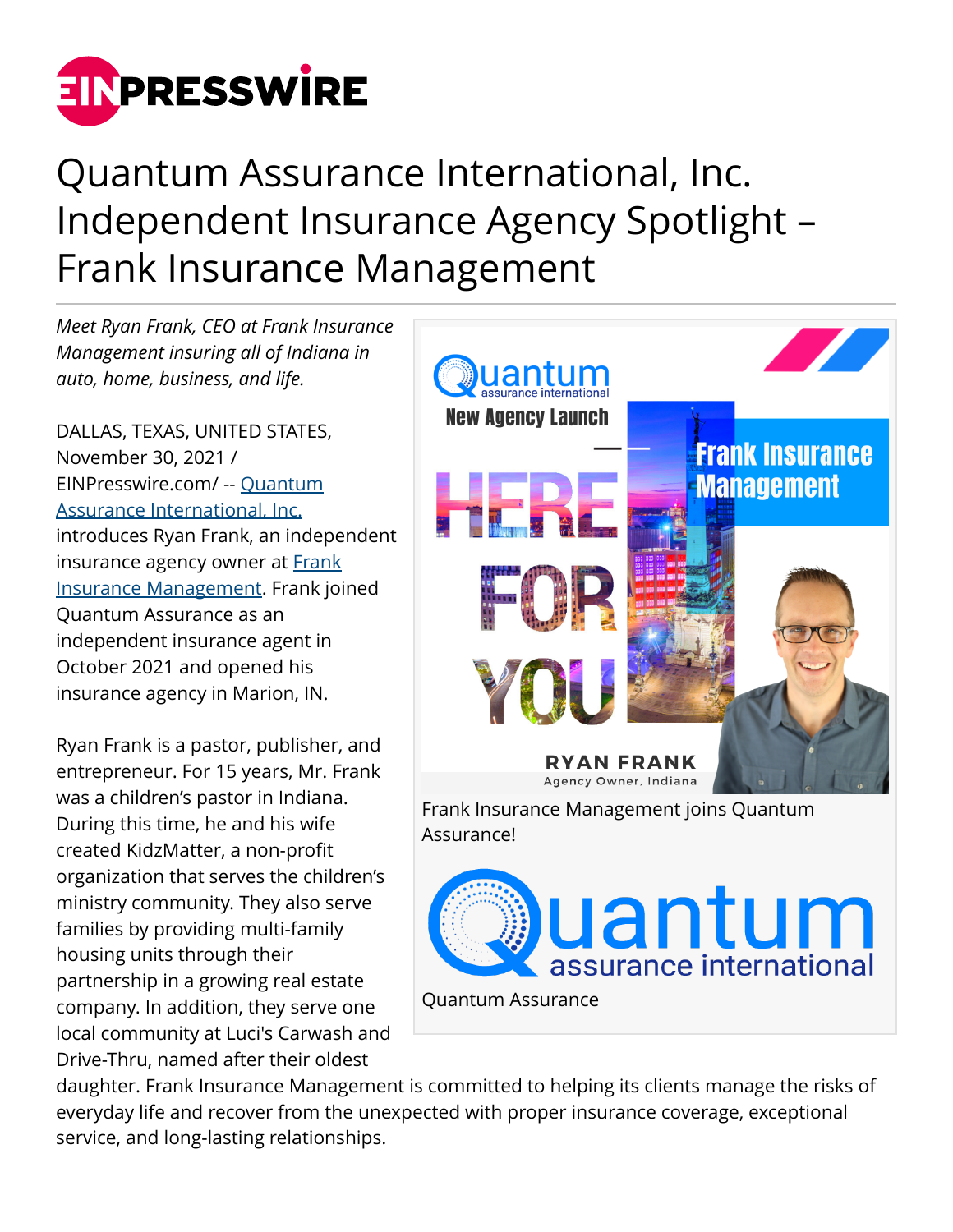"Love for serving people, fueled by an entrepreneurial spirit, is why we created Frank Insurance Management. Partnering with Quantum helps us rethink insurance from the ground up for our clients, making it more customizable, smarter, more



responsive, and higher-tech." – Ryan Frank, CEO, Frank Insurance Management

"The fact the Quantum model is truly adaptable to the agency owner and their vision is how Ryan and I began our business conversations about adding an insurance business into his

## "

Partnering with Quantum helps us rethink insurance from the ground up for our clients, making it more customizable, smarter, more responsive, and higher-tech."

> *Ryan Frank, CEO, Frank Insurance Management*

portfolio. Ryan has an entrepreneurial mindset, and he needed a platform that would allow him to grow quickly and efficiently. Quantum is that fit. His ability to promote and scale businesses will no doubt come into play leading to another successful venture. I am excited about this partnership! You can watch his journey on "Becoming Mr. Insurance" on Youtube." – Marci Hensley, Agency Deployment Leader, Quantum Assurance

Frank Insurance Management helps find clients the best insurance coverages by:

• Exploring all options. As independent agents, we check

policies from many insurance companies to find value and options for our clients.

• Customizing their plan. Rather than one-size-fits-all products, our independence allows us to customize protection plans for each client based on their unique needs.

• Serving with excellence. Dealing with insurance can get tricky, we are here for you when you need it every step of the way.

## About Quantum Assurance:

Quantum Assurance International is an independent insurance organization serving clients through their direct channel and agency force. We were founded on the belief that insurance should fit the needs of the modern client, and work to redefine what consumers expect from their insurance experience. By leveraging cutting-edge technology and insurtech solutions, we reduce friction for the client and help match them with premier choices from top-rated insurance carriers across the country. To learn more about becoming a Quantum Assurance International Independent Agent, visit: [www.QuantumAssurance.com](https://www.quantumassurance.com/agents?utm_source=pr&utm_medium=ryan_frank&utm_id=pr)

Connect with Quantum Assurance on social media: LinkedIn: <https://www.linkedin.com/company/quantum-assurance-international/> Facebook: <https://www.facebook.com/QuantumAssurance/>